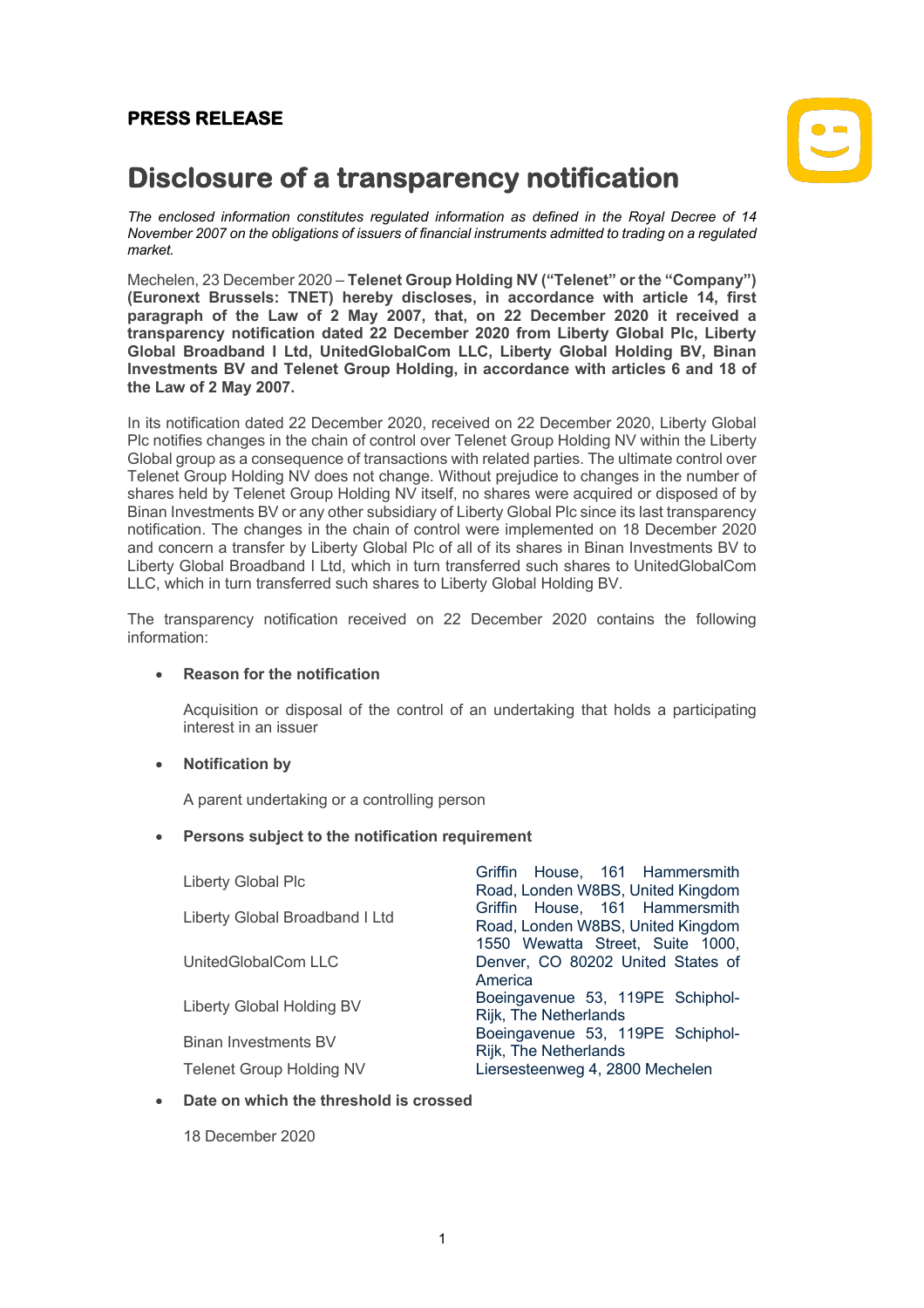• **Threshold that is crossed**

60%

• **Denominator**

113.841.819

### • **Notified details**

| A) | Voting rights                     | Previous notification | After the transaction   |                                 |                         |                                    |
|----|-----------------------------------|-----------------------|-------------------------|---------------------------------|-------------------------|------------------------------------|
|    |                                   | # voting rights       | # of voting rights      |                                 | % of voting rights      |                                    |
|    | Holders of voting rights          |                       | Linked to<br>securities | Not linked to<br>the securities | Linked to<br>securities | Not linked<br>to the<br>securities |
|    | Liberty Global Plc                | 0                     | $\Omega$                | 0                               | $0.00\%$                | $0.00\%$                           |
|    | Liberty Global Broadband I<br>Ltd |                       | $\Omega$                | 0                               | $0.00\%$                | $0.00\%$                           |
|    | UnitedGlobalCom LLC               |                       | $\Omega$                | $\Omega$                        | $0.00\%$                | $0.00\%$                           |
|    | Liberty Global Holding BV         |                       | ∩                       | 0                               | $0.00\%$                | $0.00\%$                           |
|    | Binan Investments BV              | 66.342.037            | 66.342.037              | $\Omega$                        | 58.28%                  | $0.00\%$                           |
|    | Subtotal                          | 66.342.037            | 66.342.037              |                                 | 58.28%                  |                                    |
|    | Telenet Group Holding NV          | 5,776,826             | 4.598.558               | $\Omega$                        | 4.04%                   | $0.00\%$                           |
|    |                                   | TOTAL                 | 70.940.595              | 0                               | 62.32%                  | 0.00%                              |

| B)<br>Equivalent financial<br>instruments      | After the transaction           |                    |                               |                                                                                 |                          |            |
|------------------------------------------------|---------------------------------|--------------------|-------------------------------|---------------------------------------------------------------------------------|--------------------------|------------|
| Holders of equivalent<br>financial instruments | Type of financial<br>instrument | Expiration<br>Date | Exercise<br>period or<br>date | # of voting rights that<br>may be acquired if the<br>instrument is<br>exercised | % of<br>voting<br>rights | Settlement |
|                                                |                                 |                    |                               |                                                                                 |                          |            |
| <b>TOTAL</b>                                   |                                 |                    |                               |                                                                                 |                          |            |

|               | 70,940,595         | rights<br>62.32% |
|---------------|--------------------|------------------|
| TOTAL (A & B) | # of voting rights | $%$ of<br>voting |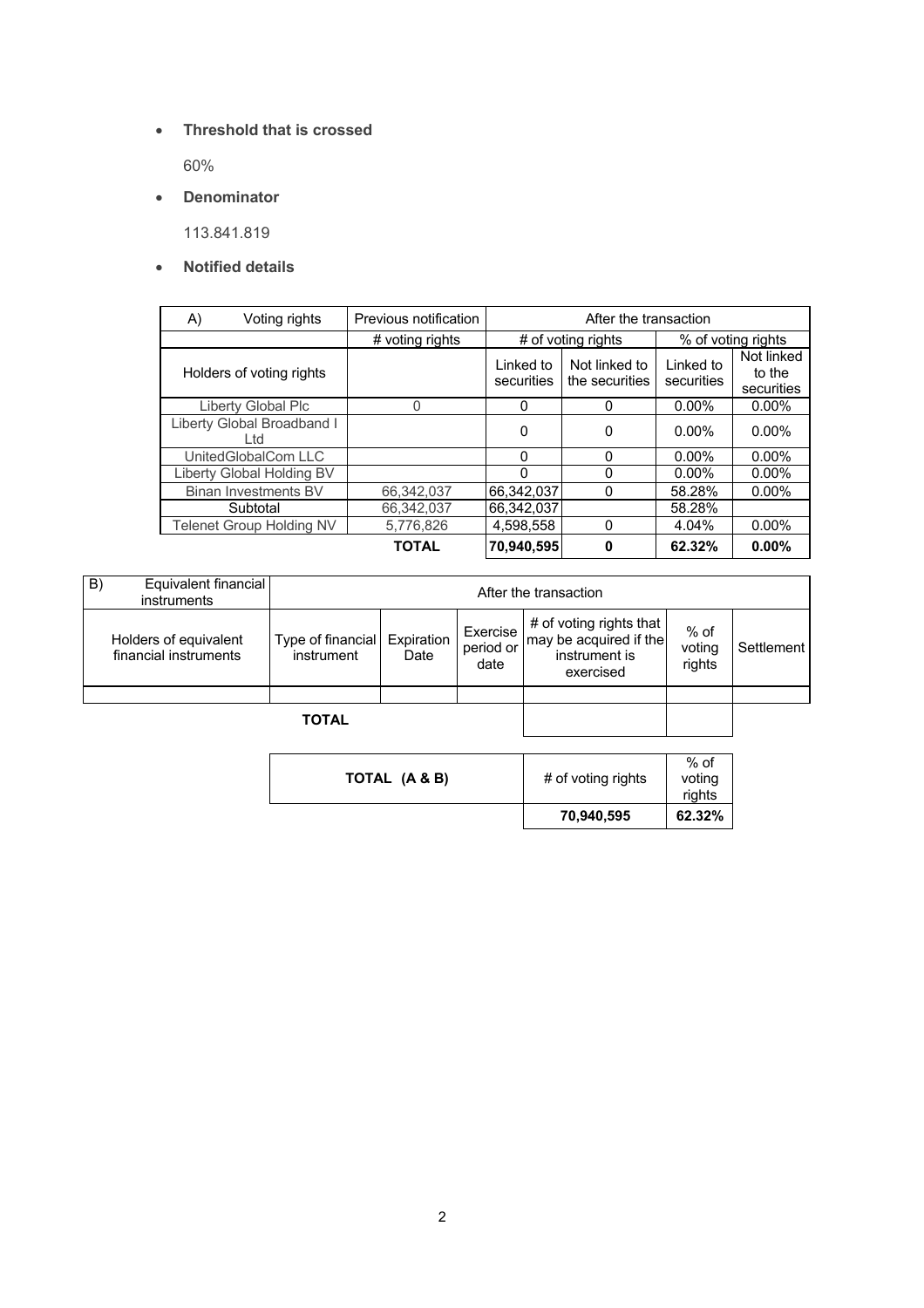• **Full chain of controlled undertakings through which the holding is effectively held**



#### **CHANGE OF CHAIN OF CONTROL TELENET GROUP HOLDING NV**

#### • **Additional information**

This transparency notification concerns changes in the chain of control over Telenet Group Holding NV within the Liberty Global group as a consequence of transactions with related parties. The ultimate control over Telenet Group Holding NV does not change. Without prejudice to changes in the number of shares held by Telenet Group Holding NV itself, no shares were acquired or disposed of by Binan Investments BV or any other subsidiary of Liberty Global Plc since its last transparency notification. The changes in the chain of control were implemented on 18 December 2020 and concern a transfer by Liberty Global Plc of all of its shares in Binan Investments BV to Liberty Global Broadband I Ltd, which in turn transferred such shares to UnitedGlobalCom LLC, which in turn transferred such shares to Liberty Global Holding BV.

The full text of this notification is also available on our investor website: https://investors.telenet.be.